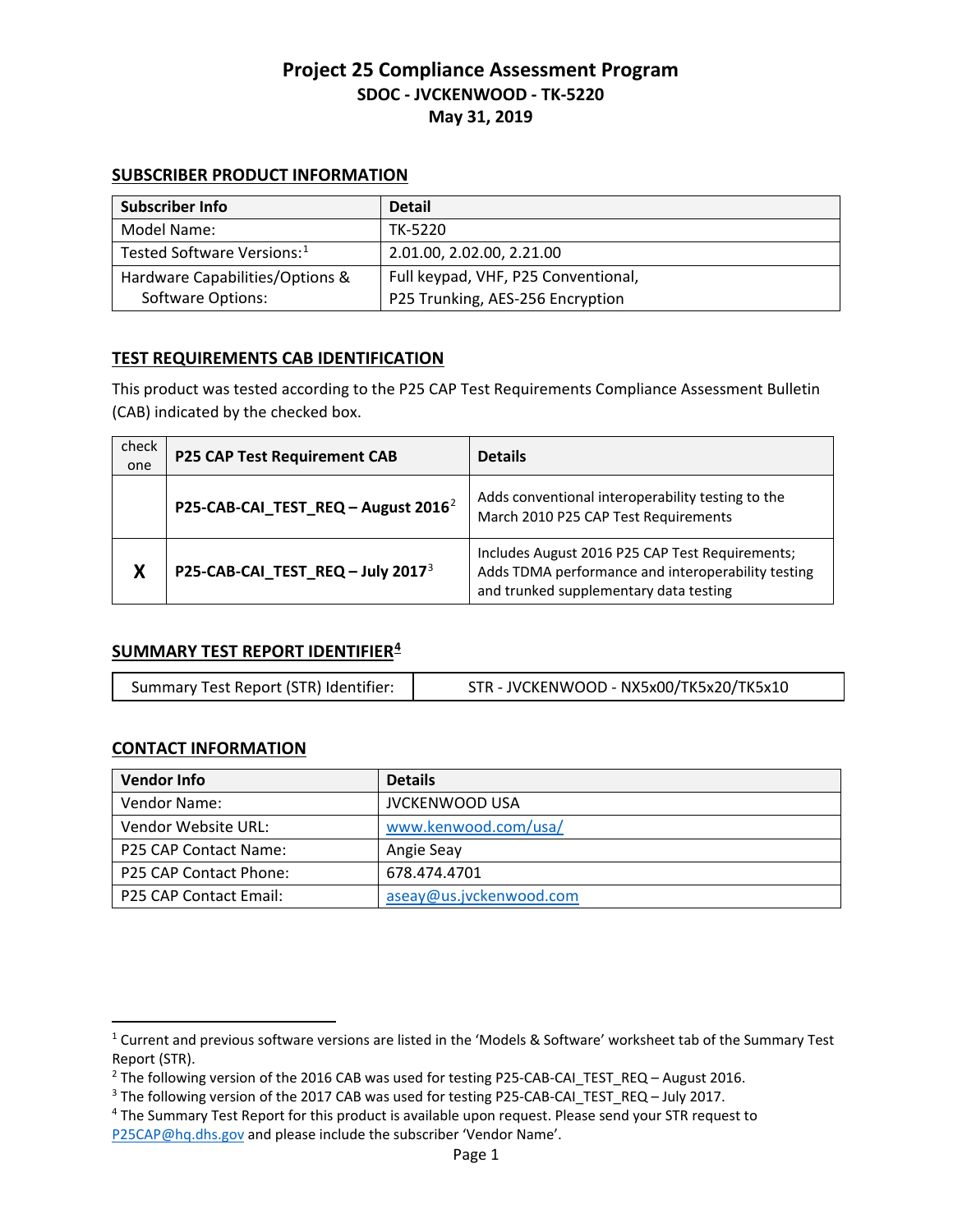### **ENCRYPTION STATEMENT**

This product complies with the P25 CAP Encryption Requirements CAB (P25-CAB-ENC\_REQ). The checked box indicates how the product was tested.

| $\mathbf{\Lambda}$ | $\chi$ Tested with the AES 256 encryption algorithm and shall be available with AES 256 encryption at a<br>minimum or without any encryption of any type. |
|--------------------|-----------------------------------------------------------------------------------------------------------------------------------------------------------|
|                    | Tested without the AES 256 encryption algorithm and shall only be available without any encryption<br>of any type.                                        |

#### **CONVENTIONAL PERFORMANCE**

The Subscriber product has been tested for Conventional Performance. All requirements were passed except for those requirements identified below under Unsupported or Failed Requirements.

### P25 CAP Conventional Performance Testing Coverage

Receiver Tests: Reference Sensitivity, Faded Reference Sensitivity, Signal Delay Spread Capability, Adjacent Channel Rejection, Offset Adjacent Channel Rejection, Co-Channel Rejection, Spurious Response Rejection, Intermodulation Rejection, Signal Displacement Bandwidth, Late Entry Unsquelch Delay, and Receiver Throughput Delay.

Transmitter Tests: Unwanted Emissions (Adjacent Channel Power Ratio), Transmitter Power and Encoder Attack Time, Transmitter Throughput Delay, Frequency Deviation for C4FM, and Modulation Fidelity, Transient Frequency Behavior.

### Unsupported or Failed Requirements

- 1. Offset Adjacent Channel Rejection (Test Case 3.1.7.2) is unsupported.
- 2. Offset Adjacent Channel Rejection has not been tested. The previous test case results from 2010 CAB are reused. This was not in the 2010 CAB.

### **TRUNKING PERFORMANCE - FDMA**

The Subscriber product has been tested for Trunking Performance - FDMA. All requirements were passed except for those requirements identified below under Unsupported or Failed Requirements.

#### P25 CAP FDMA Trunking Performance Testing Coverage

Receiver Tests: Reference Sensitivity, Faded Reference Sensitivity, Signal Delay Spread Capability, Adjacent Channel Rejection, Offset Adjacent Channel Rejection, Co-Channel Rejection, Spurious Response Rejection, Intermodulation Rejection, and Signal Displacement Bandwidth.

Transmitter Tests: Unwanted Emissions (Adjacent Channel Power Ratio), Power Attack time, Encoder Attack Time, Transmitter Throughput Delay, Frequency Deviation for C4FM, and Modulation Fidelity, Transient Frequency Behavior.

Trunked Tests: Trunking Control Channel Slot Times, Trunking Request Time, and Transmitter Time to Key on a Traffic Channel.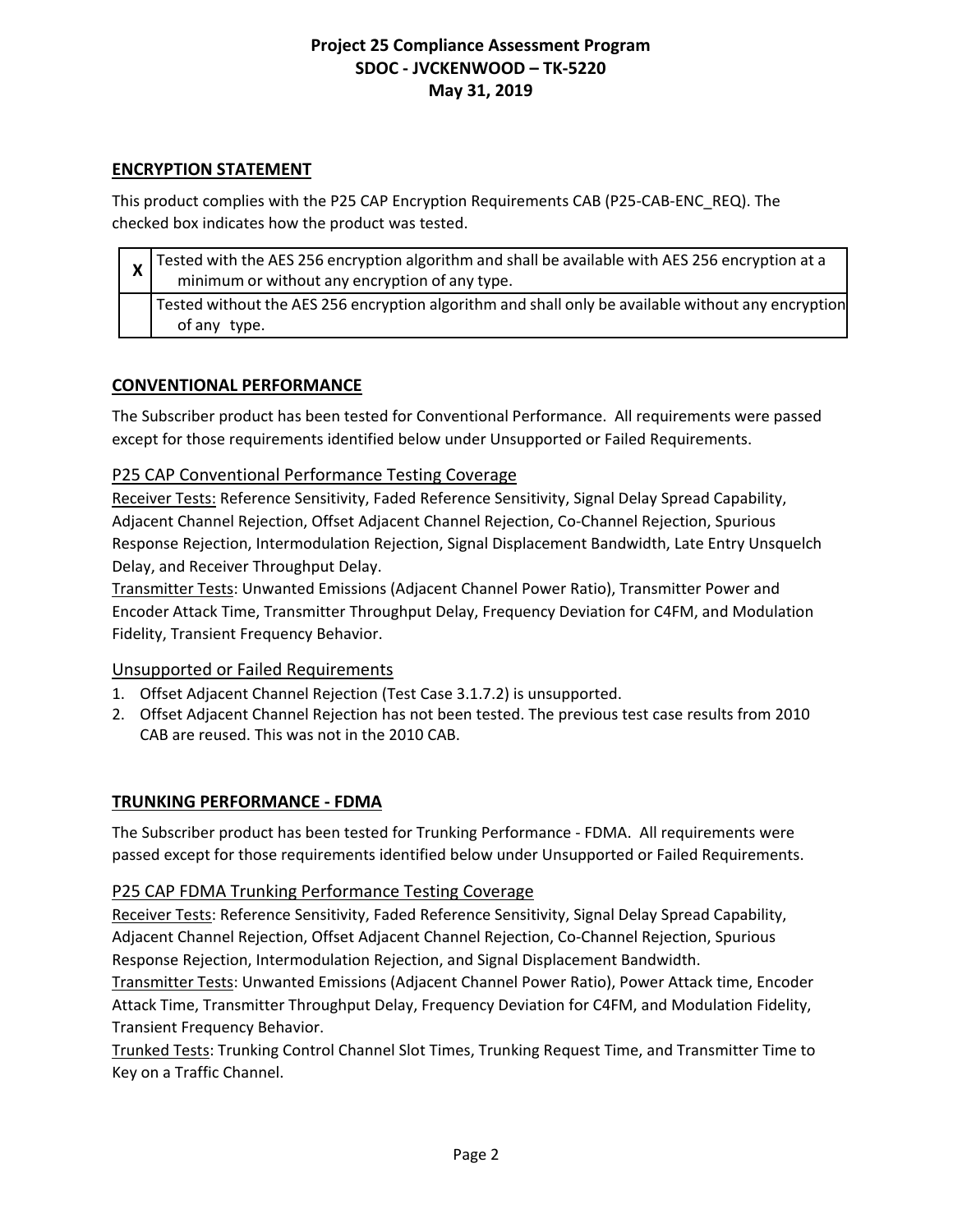### Unsupported or Failed Requirements

1. Offset Adjacent Channel Rejection (Test Case 3.1.7.2), Trunked Control Channel Slot Times - 37.5 ms Slot (Test Case 3.3.1), Trunking Request Time - 37.5 ms Slot (Test Case 3.3.2), Transmitter Time to Key on a Traffic Channel Explicit Channel Form (3.3.5) are unsupported.

### **TRUNKING PERFORMANCE - TDMA**

(only applicable for the 2017 CAB)

The Subscriber product does not support TDMA.

#### P25 CAP TDMA Trunking Performance Testing Coverage

Receiver Tests: Reference Sensitivity, Faded Reference Sensitivity, Signal Delay Spread Capability, Adjacent Channel Rejection, Offset Adjacent Channel Rejection, Co-Channel Rejection, Spurious Response Rejection, Intermodulation Rejection, and Signal Displacement Bandwidth. Transmitter Tests: Unwanted Emissions (Adjacent Channel Power Ratio), Frequency Deviation for H-CPM, Modulation Fidelity, Symbol Rate Accuracy, H-CPM Logical Channel Power measurements, and H-CPM Channel Time Alignment.

### Unsupported or Failed Requirements

1. N/A

Optional Product Capabilities Required to Pass Test Cases

1. N/A

# **CONVENTIONAL DIRECT MODE INTEROPERABILITY**

The Subscriber product has been tested for Conventional Direct Mode Interoperability. All test cases were passed except for those test cases identified below under Unsupported or Failed Test Cases. Test cases that passed but require specific, sometimes optional, product capabilities are also identified below.

### P25 CAP Direct Mode Interoperability Testing Coverage

Network Access Code (NAC) Operation, Group Voice Call, Emergency Call, Unit-to-Unit Voice Call, Encryption, Call Alert, Radio Check, Message Update, Status Update, Status Query, and Radio Unit Monitor.

### Unsupported or Failed Test Cases

1. Call Alert (Test Case 2.3.1), Radio Check (Test Case 2.3.2), Message Update (Test Case 2.3.3), Status Update (Test Case 2.3.4), Status Query (Test Case 2.3.5), Radio Unit Monitor (Test Case 2.3.6) are unsupported.

### Optional Product Capabilities Required to Pass Test Cases

1. In order to pass the Encryption test case, a subscriber with AES-256 encryption is required.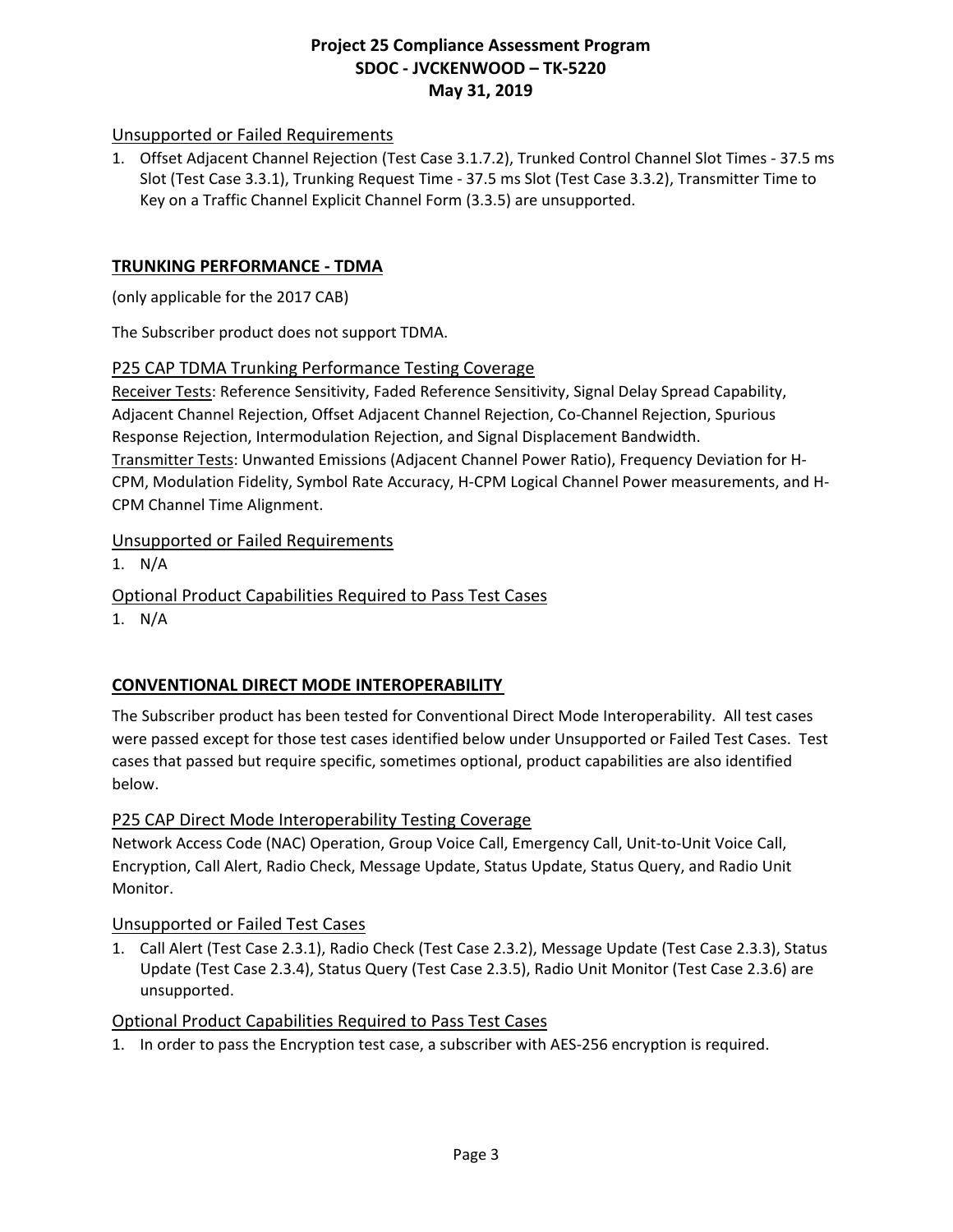## **CONVENTIONAL REPEAT MODE INTEROPERABILITY**

The Subscriber product has been tested for Conventional Repeat Mode Interoperability. All test cases were passed except for those test cases identified below under Unsupported or Failed Test Cases. Test cases that passed but require specific, sometimes optional, product capabilities are also identified below.

### P25 CAP Repeat Mode Interoperability Testing Coverage

Network Access Code (NAC) Operation, Group Voice Call, Emergency Call, Unit-to-Unit Voice Call, Encryption, Call Alert, Radio Check, Message Update, Status Update, Status Query, and Radio Unit Monitor.

#### Unsupported or Failed Test Cases

1. Call Alert (Test Case 2.5.1.4.1), Radio Check (Test Case 2.5.2.4.1), Message Update(Test Case 2.5.3.4.1, 2.5.3.4.3), Status Update (Test Case 2.5.4.4.1, 2.5.4.4.3), Status Query (Test Case 2.5.5.4.1), Radio Unit Monitor (Test Case 2.5.6.4.1, 2.5.6.4.3) are unsupported.

### Optional Product Capabilities Required to Pass Test Cases

1. In order to pass the Encryption test case, a subscriber with AES-256 encryption is required.

### **CONVENTIONAL REPEAT MODE with DISPATCH MONITORING CONSOLE INTEROPERABILITY**

The Subscriber product has been tested for Conventional Repeat Mode with Dispatch Monitoring Console Interoperability. All test cases were passed except for those test cases identified below under Unsupported or Failed Test Cases. Test cases that passed but require specific, sometimes optional, product capabilities are also identified below.

#### P25 CAP Repeat Mode Interoperability Testing Coverage

Group Voice Call, Emergency Call, All Call, Unit-to-Unit Voice Call, Encryption, Emergency Alarm, Call Alert, Radio Check, Radio Unit Inhibit/Uninhibit, Message Update, Status Update, Status Query, and Radio Unit Monitor.

#### Unsupported or Failed Test Cases

1. Call Alert (Test Case 2.7.2), Message Update (Test Case 2.7.6), Status Update (Test Case 2.7.7), Status Query (Test Case 2.7.8), Radio Unit Monitor (Test Case 2.7.9.4.1) are unsupported.

### Optional Product Capabilities Required to Pass Test Cases

1. In order to pass the Encryption test case, a subscriber with AES-256 encryption is required.

### **TRUNKED SUBSCRIBER UNIT INTEROPERABILITY – FDMA**

(Bassline features are tested as part of the 2016 CAB. Additional features are tested as part of the 2017 CAB.)

The Subscriber product has been tested for Trunked Interoperability - FDMA. All test cases were passed except for those test cases identified below under Unsupported or Failed Test Cases. Test cases that passed but require specific, sometimes optional, product capabilities are also identified below.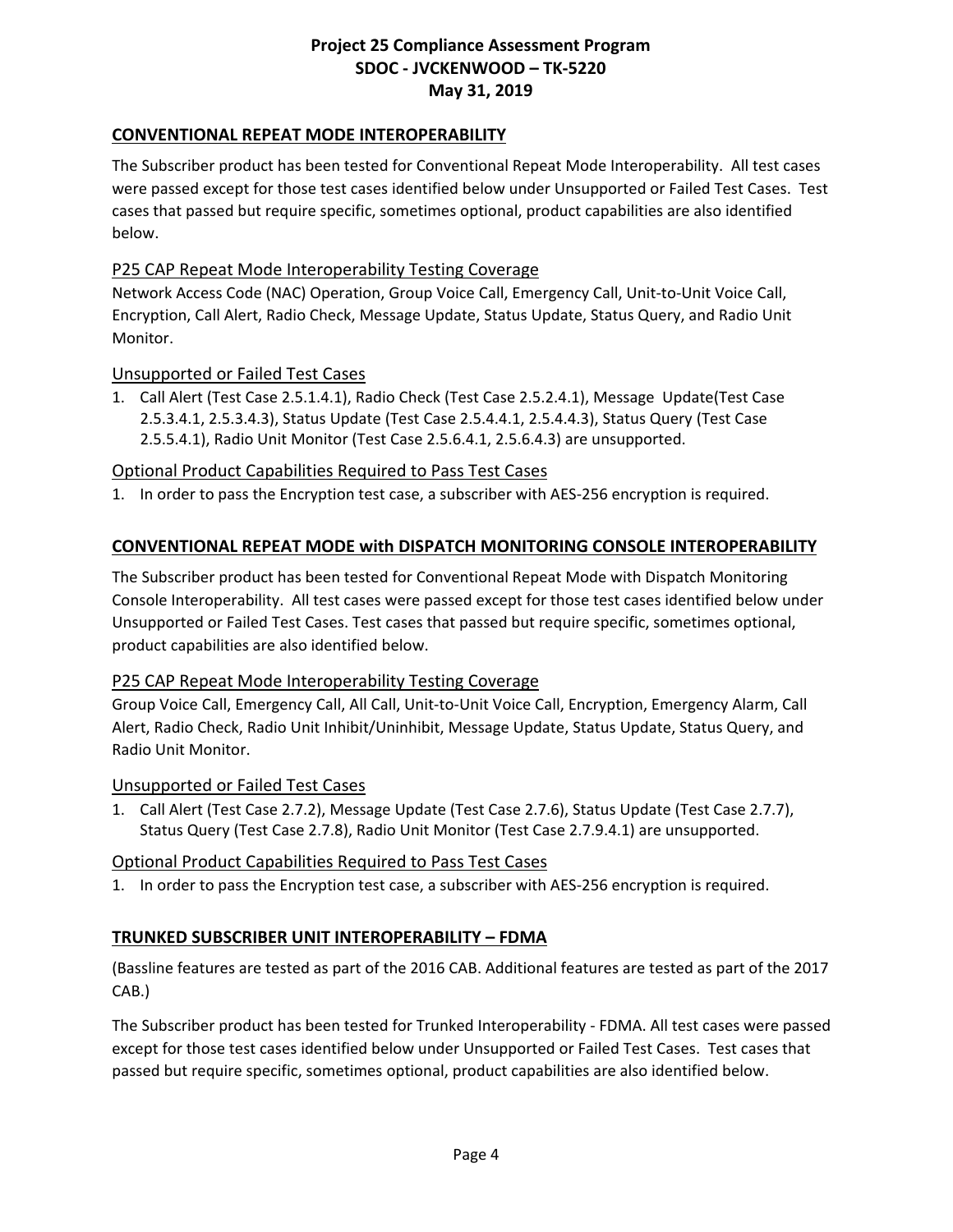# 2017 P25 CAP FDMA Trunked Interoperability Testing Coverage

Full Registration, Group Voice Call, Unit to Unit Voice Call, Broadcast Voice Call, Affiliation, Announcement Group Call, Emergency Alarm, Emergency Group Call, Encryption, Intra-Location Registration Area Roaming, Deregistration, System Call, Call Alert, Short Message, Status Query, Status Update, Radio Unit Monitoring, Radio Unit Disable/Re-Enable, Radio Check.

### Unsupported or Failed Test Cases

1. Status Query (Test Case 2.2.17) and Radio Unit Monitoring (Test Case 2.2.19) are unsupported.

## Optional Product Capabilities Required to Pass Test Cases

1. In order to pass the Encryption test case, a subscriber with AES-256 encryption is required.

## **TRUNKED SUBSCRIBER UNIT INTEROPERABILITY - TDMA**

(only applicable for the 2017 CAB)

The Subscriber product does not support TOMA.

## P25 CAP TDMA Trunked Interoperability Testing Coverage

Registration, Group Voice Call, Unit-to-Unit Voice Call, Broadcast Call, Announcement Group Call, Emergency Group Call, Encryption Group Call, System Call, Radio Unit Monitoring, and Transmitting Subscriber Forced Preemption.

Unsupported or Failed Test Cases

1. N/A

Optional Product Capabilities Required to Pass Test Cases

1. N/A

**SIGNATURE AND DATE** 

Date Signed **Vendor's Authorized Representative Signature** 

Vendor's Authorized Representative Printed Name